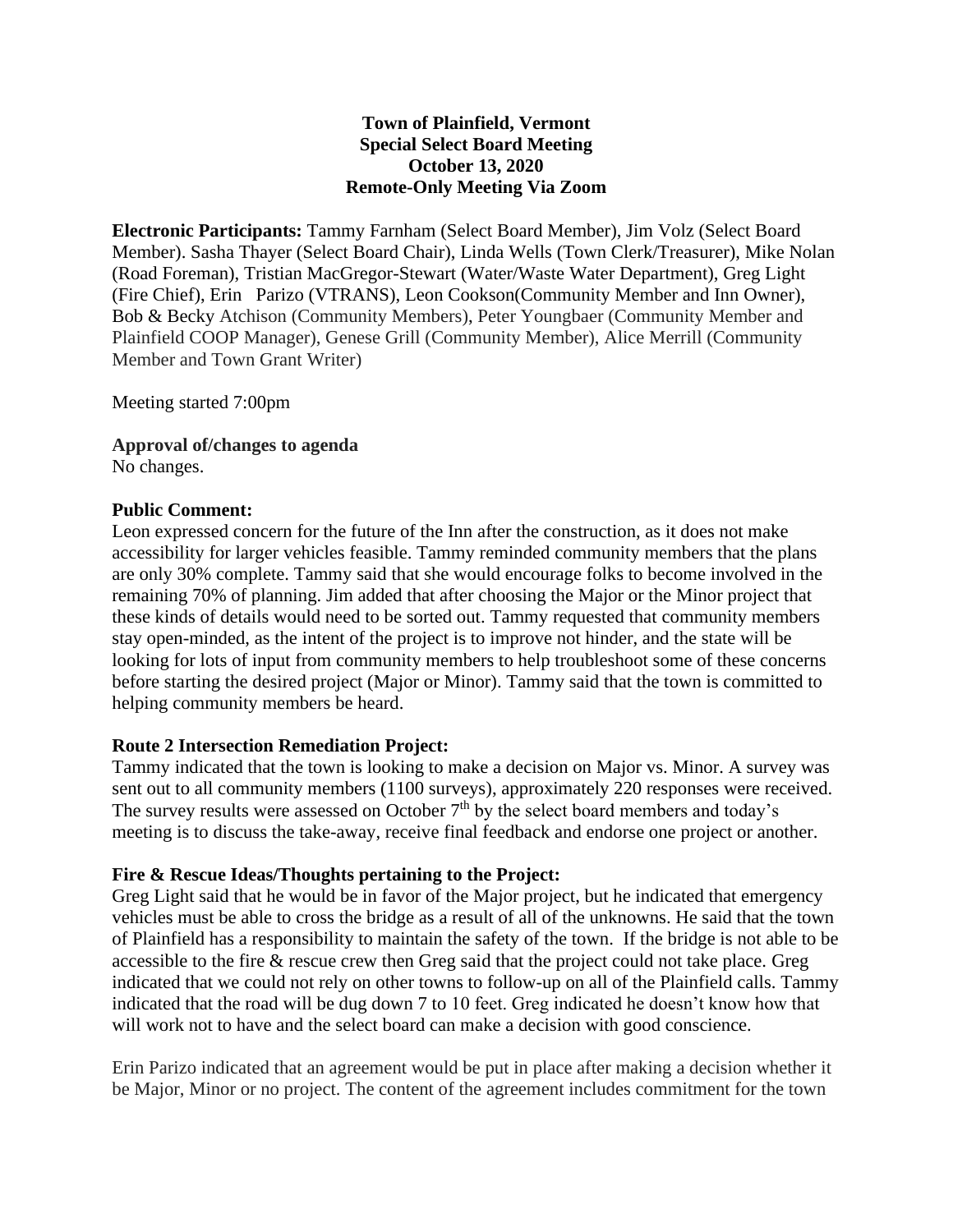to maintain, and a financial commitment to support the project moving forward. If the decides to discontinue the project after proceeding there would be financial implications, which would likely be a certain percentage. The agreement is still in the works. Erin expressed that these costs would not be a reimbursement for the costs that have already accrued, it would just be for the costs to proceed.

Alice Merrill included that she hopes that the select board would discuss with VTRANS with the emergency response issue we have with this project. Erin included that there would be opportunity to work through these safety concerns, but she was uncertain whether it would happen before or after the signing of the agreement. Jim requested to sequence the planning to address this concern first after choosing a project (Major vs. Minor)

Peter Youngbaer included that he wanted to second the closure of the bridge, as the economic impact of closing the bridge is huge, especially for the Plainfield COOP.

# **Water & Wastewater Ideas/Thoughts pertaining to the Project:**

Tristian MacGregor-Stewart (expressed his concern for the financial impacts and if water/sewer will be maintained throughout the project. Erin added that the project intends for functionality or disconnect for only short amounts of time. The financial impact will be forthcoming, as the testing results are still pending.

# **Town Road Crew Ideas/Thoughts pertaining to the Project:**

Mike expressed concern for hauling material from Bickford's (on RT 2), but an alternative route could be used if needed. Erin estimated 3 months of seeking an alternate route. Mike confirmed much of his hauling takes place in the spring and fall.

Sasha brought up the concern for lessening the speed limit in the village as a result of the project. Erin stated that a study could be done, but unless cars currently travel at a lesser speed the speed limit will not likely be reduced.

Alice added that the project could be lessened to 6-weeks if night work is completed, which was verified by Erin. The minor project would not shut down the bridge at all.

Leon Cookson expressed concern for his foundation and the porch structure of his building. Erin stated that everything will be fixed "in-kind" as the building will be supported for the duration of the project and the building will be left in the same or better condition.

Sasha emphasized that these projects have been extremely difficult to sort through, and it makes it especially difficult as the bridge is the only access into the town of Plainfield.

Jim indicates that the project is not a result of accidents, it is more so to improve the attractiveness of the town. Jim indicated that at this point we should not do nothing, we should choose either the major or minor project.

Tammy expressed that she has lived in Plainfield her entire life and each time she has discussed this she has a new take-away. She said that she hears concern for safety, and that it is only a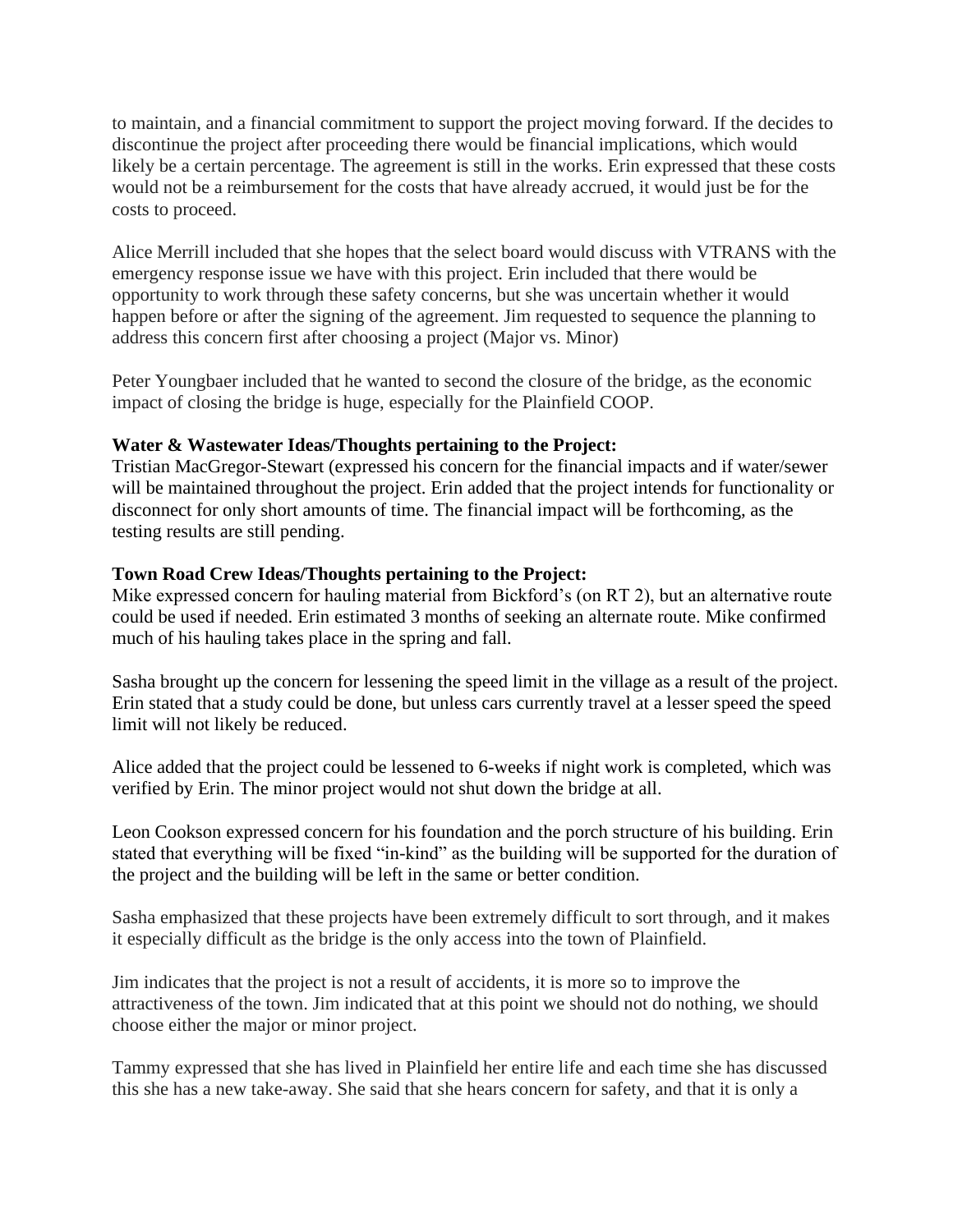matter of time before there is a more serious accident in that intersection. She hears that there will be an economic impact, including for her family's business. There is lots of opportunity to support our communities during this time. Tammy reported that of the 220 surveys received, most voted in favor of the Major project, with understanding the implications of the project.

Sasha expressed that she feels that we are not listening to the implications of our towns people (the COOP, Fire & Rescue, etc.) Sasha stated that she is uncomfortable moving forward with the major project without addressing the concerns of Fire & Rescue and essential elements of our community. Sasha thinks that they are being asked to make a decision too soon. She reemphasized looking at the speed-limit to reduce the speed in town. Tammy expressed that there are definitely elements that need to be evaluated, but it seems like the intent to move forward is suddenly being halted. Sasha said that we need to listen to the Fire & Rescue and COOP, as their position has not changed.

Peter Youngbaer filled out the survey as a member of the community, not as the manager of the COOP – and chose the "Major" project. Peter suggested to look at the longer-range problem of only having one access into Plainfield.

Genese Grill indicated that in other circumstances the state has paid for a solution for fire & rescue. Genese is interested in the weight of the survey in making the final decision. Sasha added that a lot of people were in favor of the major project, but only if fire & rescue were addressed.

Becky Atchinson indicated that if we have to go with the Major plan that she is concerned with the businesses in town (Positive Pie & COOP). Peter Youngbaer indicated that he receives approximately 45 deliveries each week and their routes vary. He stated that when the project approaches they will need to reach out to each vendor to establish a course of action. A shuttle drop is not feasible for beer/wine deliveries. Tammy suggested to reach out to our resources (i.e.: Danville & East Montpelier) who have gone through similar major projects. Sasha stated that we haven't taken the time to do this research to address their concerns. Tammy expressed that she did not want to take the time to do this without endorsing a project – the major project takes commitment. Jim mentioned that VTRANS is waiting for us to make a decision. Erin iterated that they are not looking to impose, and understands the concerns. Tammy reminded that if the Major project is chosen that the pedestrian bridge could be merged with the project to lessen some of the costs.

Bob Atchinson believes that the structure of the bridge is strong and doing well. VTRANS goes out of their way to make it feasible to seek alternative routes, i.e. John Fowler Rd/Maple Hill. VTRANS understands safety and will consider how to manage some of these concerns.

Tammy iterated that we have presented the options to the town, requested their involvement, and 220 people participated in the survey, and we need to respond to the majority opinion. Tammy suggested to choose a project and move forward to work out the logistics. Sasha said that she would propose taking some more time to see what potential fixes there are for some of their concerns. Sasha proposed looking into each of these concerns within the next 4 months. Alice suggested to make a decision tonight. Tammy restated that several months ago we chose to proceed with doing the foundation-work of this project, we have received input from the town,